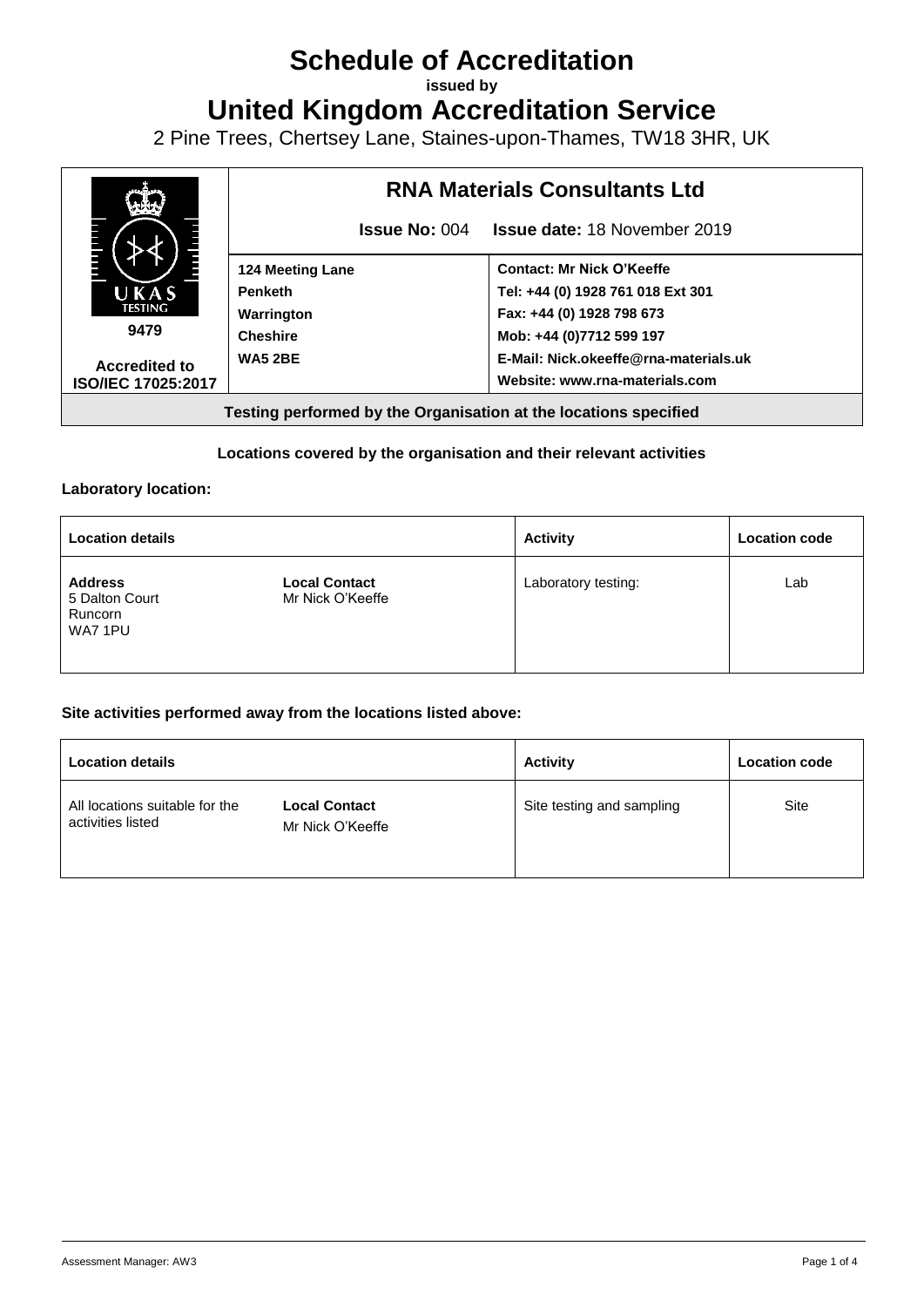

**Accredited to ISO/IEC 17025:2017**

## **Schedule of Accreditation issued by United Kingdom Accreditation Service**

2 Pine Trees, Chertsey Lane, Staines-upon-Thames, TW18 3HR, UK

# **RNA Materials Consultants Ltd**

**Issue No:** 004 **Issue date:** 18 November 2019

**Testing performed by the Organisation at the locations specified**

#### DETAIL OF ACCREDITATION

| Materials/Products tested                                 | Type of test/Properties<br>measured/Range of<br>measurement                            | Standard specifications/<br>Equipment/Techniques<br>used | Location<br>Code |
|-----------------------------------------------------------|----------------------------------------------------------------------------------------|----------------------------------------------------------|------------------|
| <b>AGGREGATES</b>                                         | Sampling from stockpiles by hand<br>- fine aggregates<br>- coarse aggregates           | BS EN 932-1: 1997                                        | Site             |
|                                                           | Sample reduction using a riffle<br>box                                                 | BS EN 932-2: 1999                                        | Lab, Site        |
|                                                           | Sample reduction by quartering                                                         | BS EN 932-2: 1999                                        | Lab, Site        |
|                                                           | <b>Water Content</b>                                                                   | BS EN 1097-5: 2008                                       | Lab              |
| <b>BITUMINOUS MIXTURES</b><br>- for roads and other paved | <b>Maximum Density</b><br>- volumetric procedure                                       | BS EN 12697-5: 2009                                      | Lab              |
| areas                                                     | <b>Bulk Density</b><br>- dry                                                           | BS EN 12697-6: 2012                                      | Lab              |
|                                                           | <b>Bulk Density</b><br>- saturated surface dry (SSD)                                   | BS EN 12697-6: 2012                                      | Lab              |
|                                                           | <b>Bulk Density</b><br>- sealed specimen<br>by dimensions                              | BS EN 12697-6: 2012                                      | Lab              |
|                                                           | Air voids content $(V_m)$                                                              | BS EN 12697-8: 2003                                      | Lab              |
|                                                           | Measurements of Temperature<br>- in a lorry<br>- of laid material<br>- in a heap       | BSEN 12697-13:2017                                       | <b>Site</b>      |
|                                                           | Sampling from<br>- around the augers of the paver<br>- from workable material in heaps | BS EN 12697-27: 2001                                     | Site             |
|                                                           | Laboratory compaction of<br>bituminous mixtures<br>by vibratory compaction             | BS EN 12697-32: 2001                                     | Lab              |
|                                                           | In-situ density<br>- dielectric method                                                 | Documented In-house Method<br>- RNA WI001                | Site             |
|                                                           | Temperature measurement<br>- paver hopper                                              | Documented In-house Method<br>- RNA WI008                | <b>Site</b>      |
|                                                           |                                                                                        |                                                          |                  |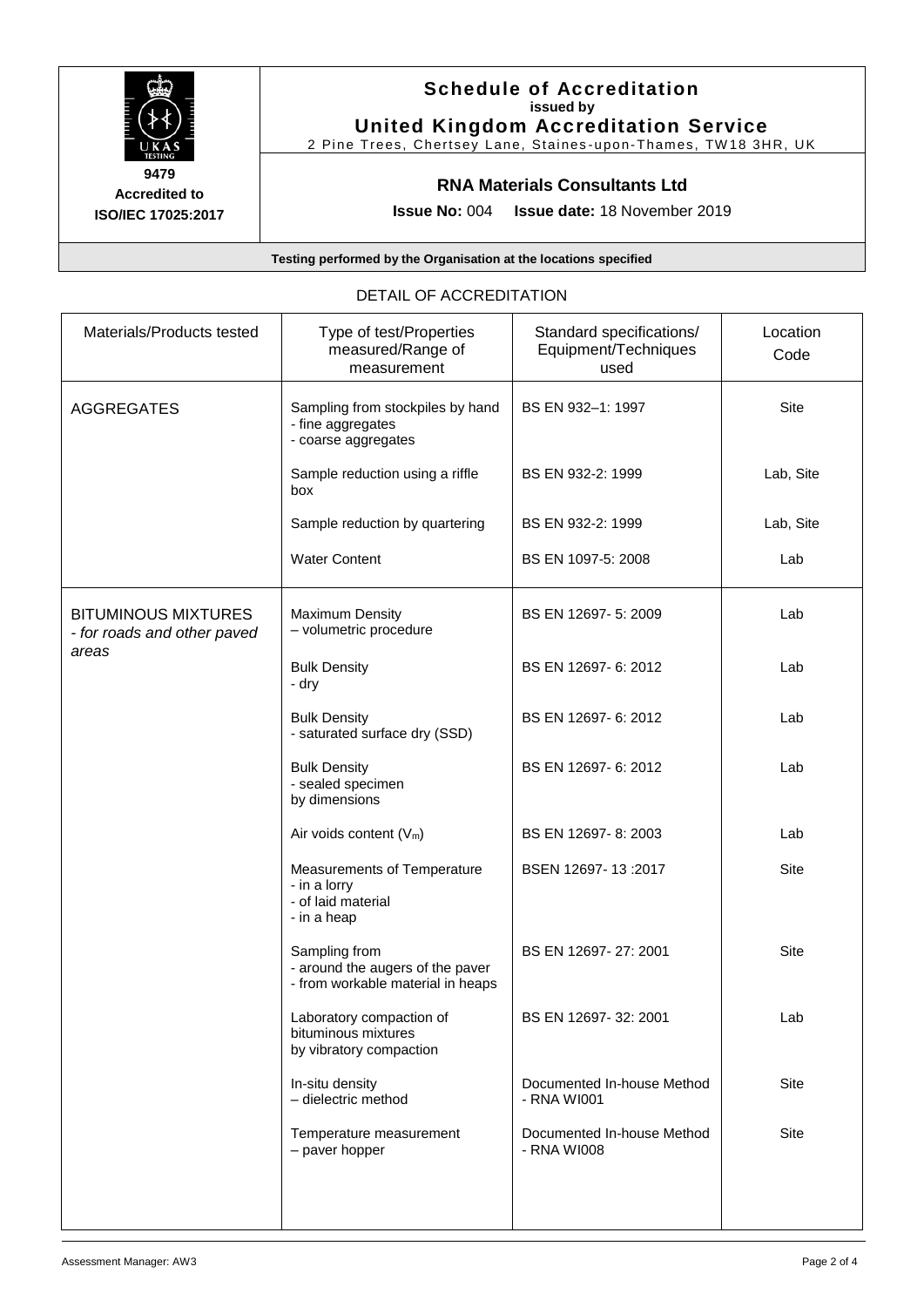

**Accredited to ISO/IEC 17025:2017**

## **Schedule of Accreditation issued by United Kingdom Accreditation Service**

2 Pine Trees, Chertsey Lane, Staines-upon-Thames, TW18 3HR, UK

# **RNA Materials Consultants Ltd**

**Issue No:** 004 **Issue date:** 18 November 2019

**Testing performed by the Organisation at the locations specified**

| Materials/Products tested               | Type of test/Properties<br>measured/Range of<br>measurement             | Standard specifications/<br>Equipment/Techniques<br>used                                                            | Location<br>Code |
|-----------------------------------------|-------------------------------------------------------------------------|---------------------------------------------------------------------------------------------------------------------|------------------|
| <b>CONCRETE - fresh</b>                 | Sampling<br>- composite sample<br>- spot sample                         | BS EN 12350-1: 2009                                                                                                 | Site             |
|                                         | Making test cubes and curing                                            | BS EN 12390-2: 2009                                                                                                 | Lab & Site       |
|                                         | Slump                                                                   | BS EN 12350-2: 2009                                                                                                 | Site             |
|                                         | Flow                                                                    | BS EN 12350-5: 2009                                                                                                 | Site             |
| <b>ROAD PAVEMENT</b><br><b>SURFACES</b> | Pavement Macrotexture Depth -<br>using a volumetric patch<br>technique  | BS EN 13036-1: 2010                                                                                                 | Site             |
|                                         | Texture depth<br>- by sandpatch method                                  | BS 598: Part 105:2000<br>(withdrawn)                                                                                | <b>Site</b>      |
|                                         | Surface regularity<br>using a rolling straight-edge                     | Specification for Highways<br>Works, HMSO, Nov 2008,<br>Clause 702,<br><b>TRRL Supplementary Report</b><br>290:1997 | Site             |
|                                         | Sampling of finished material<br>- core-cutting method                  | BS EN 12697-27: 2001                                                                                                | Site             |
|                                         | Visual examination, description<br>and measurement of pavement<br>cores | Documented In-house Method<br><b>RNA WI002</b>                                                                      | Lab & Site       |